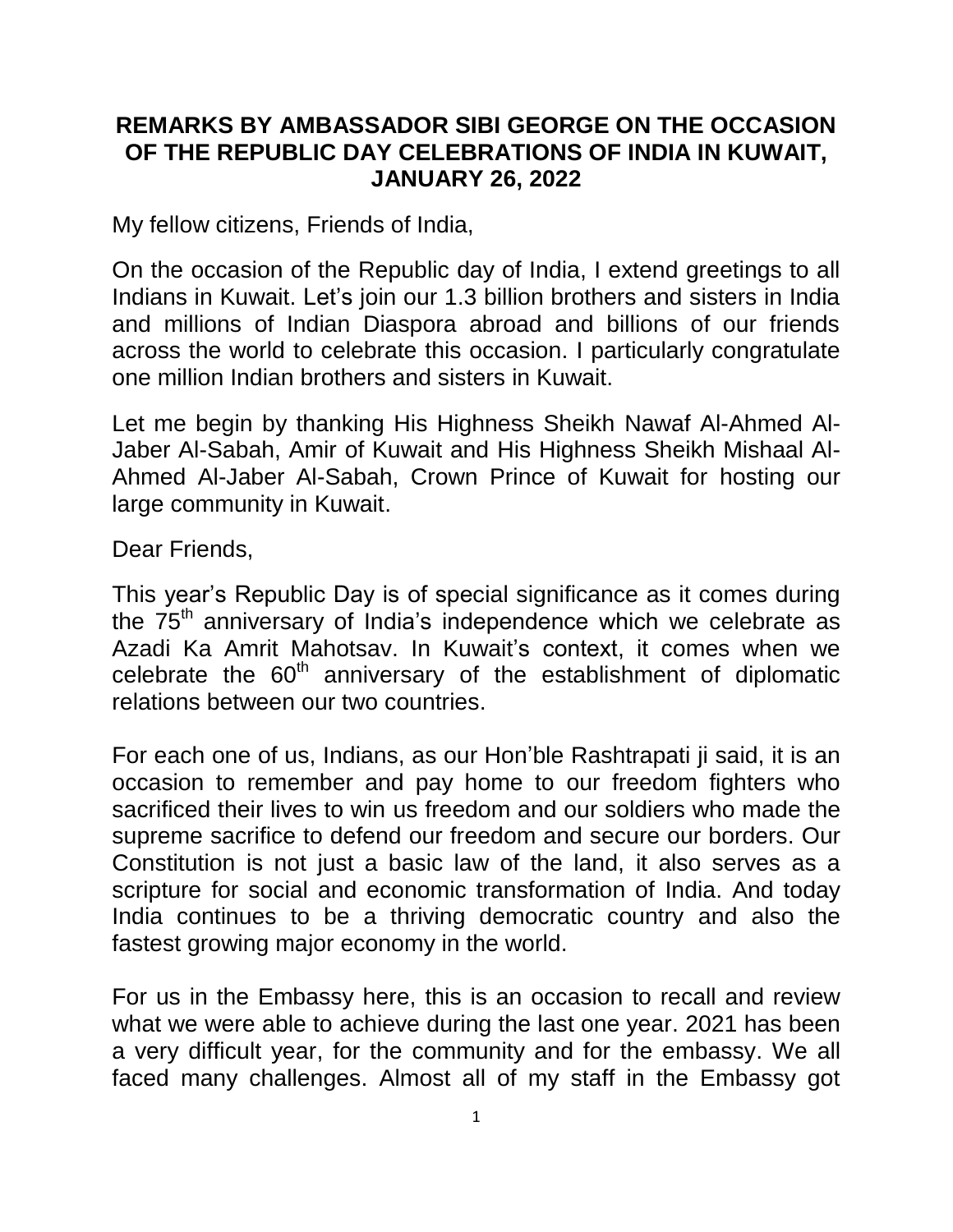infected with Covid at some point of time, during the last two years. We used to do PCR test for all the staff every fortnight and each time the results gave us surprises. I am so happy and proud of my staff that they were able to face these challenges and continued to extend smooth consular service and community welfare activities. Covid or no covid they delivered and covid or no covid they continue to deliver, meeting all our targets and deadlines.

Let's recall the Vande Bharat Mission arranging travel of hundreds of thousands to India and later return of those stranded in India back to Kuwait, setting up of an air-bubble which continues even today, vaccination drive, food shortages and medicine distribution drive, supply of air tickets, our challenges were too many. With the full support and active participation of our many associations and groups and many of our well-wishers both Indians and Kuwaitis we were able to meet most of these challenges. We should always remember the many sacrifices made by our doctors, nurses and other medical professionals in saving lives of Indians and Kuwaitis. Also, we should not forget the contributions made by other professionals, our lawyers who organize free legal consultations every Saturday at the Embassy, our businessmen who contribute generously and our many volunteers who serve honestly. We were also able to address the many concern that our children and their parents had, including by organizing JEE, NATA and NEET examinations for the first time in Kuwait.

Dear Friends,

Despite the challenges of Covid, we had a very good year in our bilateral relations. We celebrated the 60<sup>th</sup> anniversary of establishment of diplomatic relations in a befitting manner. I recall the Indian tricolor flying on Kuwait Towers for the first time in the history of those towers, not once but twice. I recall the MoU with NCCAL to celebrate a yearlong cultural festival. We were able to take our bilateral relationship with Kuwait to a new level of partnership with two highlevel visits, that of Kuwaiti Foreign Minister to India in March and that of our External Affairs Minister to Kuwait in June last year. We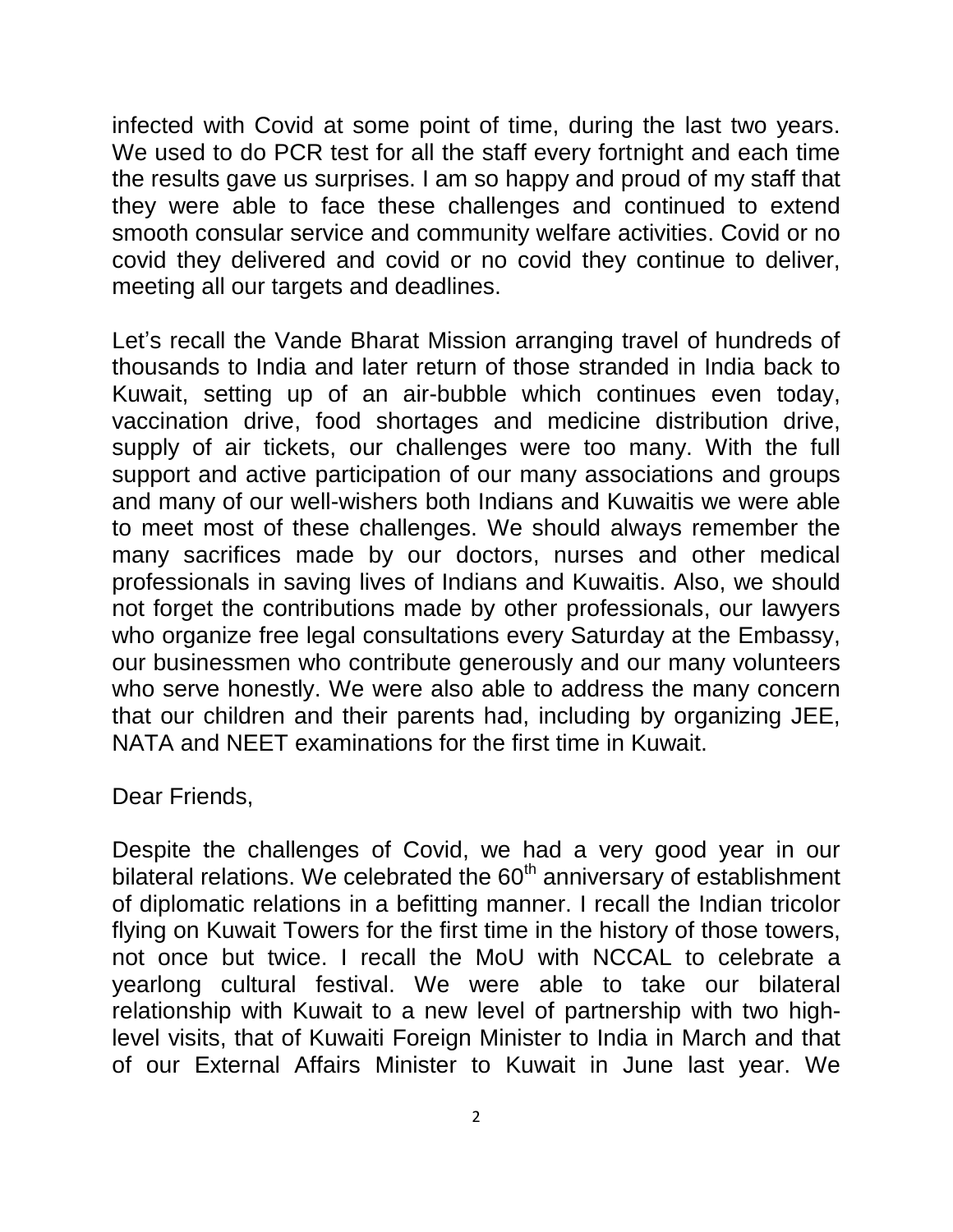organized the Regional Ambassadors' Conference in Kuwait for the first time, which was attended all our Ambassadors in GCC.

Our bilateral cooperation in the fight against pandemic further strengthened our partnership. You would recall the dispatch of emergency medical team from India to Kuwait and then supply of Made in India Vaccines to Kuwait. We recall the supply of medical oxygen from Kuwait to India, which made Kuwait the largest supplier of medical oxygen to India. Our trade relations and business engagement also witnessed an upward swing despite the Covid 19 related supply chain disruptions.

We also celebrated India in Kuwait in a big way. Azadi ka Amrut Mahotsav was celebrated in Kuwait by almost all the Indian Associations in Kuwait. The list no doubt in long. In all these activities we also had the support of media friends who helped us to reach out to Indian community in Kuwait and also to our Kuwaiti friends. I thank each one of them for their dedication and commitment.

Dear Friends,

We will continue all our efforts this year as well. We will face the challenge of Covid 19 together with determination and commitment. We will continue to strive towards further strengthening our bilateral engagement with Kuwait. We will soon hold our Joint Commission Meeting at the level of Foreign Ministers. We will have more high-level visits and meetings. We will make Kuwait a partner in our Aatmanirbhar Bharat and in our 3 Ts project – Trade, Technology and Tourism.

Today, we all have heard Hon'ble Rashtrapati ji mentioning about his visit to his village and on the importance of our home villages in our lives. One project I visualize for our large Indian community in Kuwait is to connect with our home villages and home towns back in India and explore how we can contribute in the development of our villages. This year, we in the Embassy will work with our ICSG, IBPC, IDF, IIM/IIT Alumni and our other associations and groups in Kuwait to connect with our home villages and home towns. We have seen how